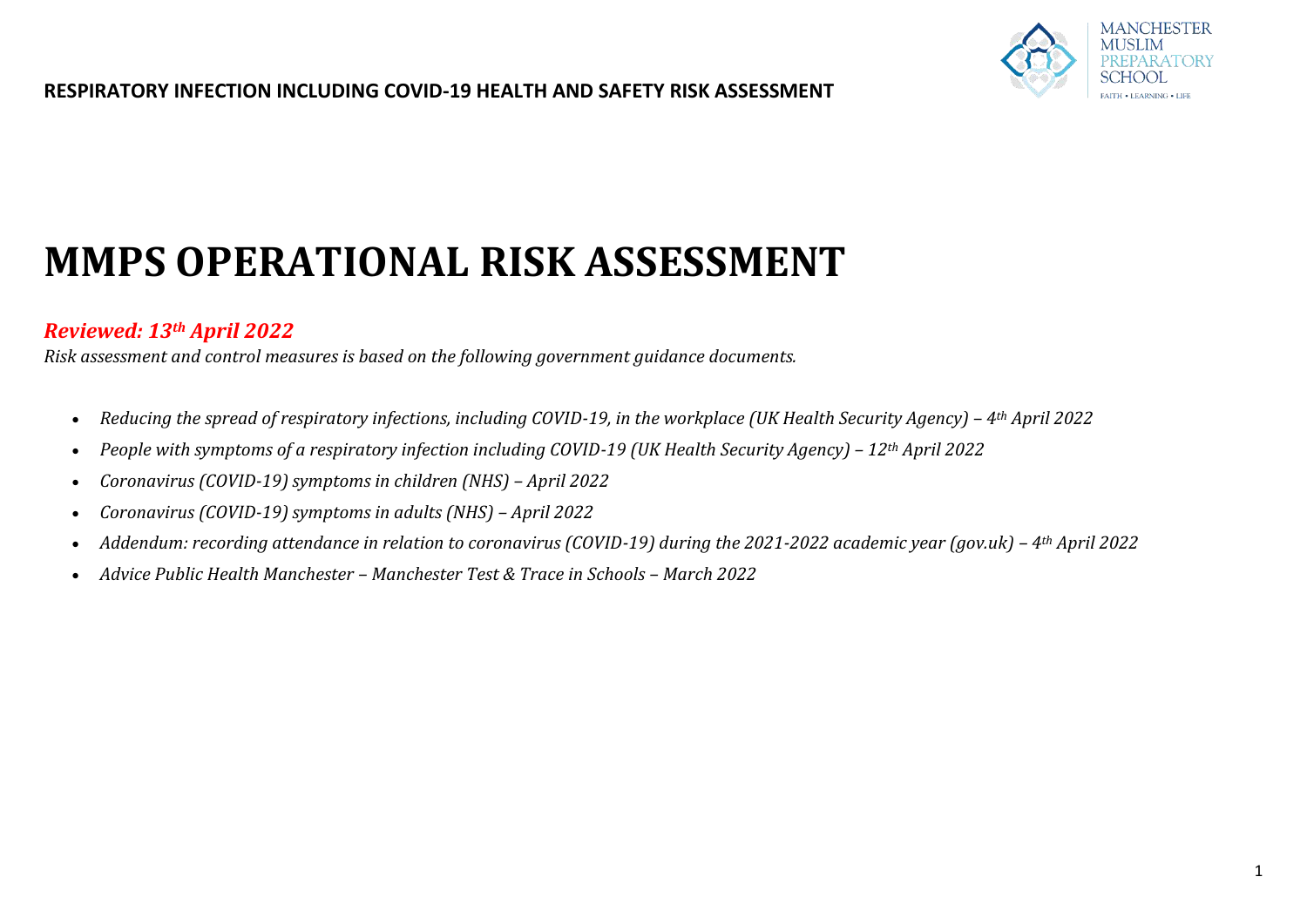

#### **Approach to risk estimation and management**

Based on advice from UK Health Security Agency (4.04.22) - *Reducing the spread of respiratory infections, including COVID- 19, in the workplace*

#### **Control Measures**

- Encourage and enable vaccination
- Let fresh air in ventilate rooms
- Maintain a clean workplace / hygiene
	- o Clean frequently touched surfaces
	- o Wash / sanitise hands regularly
- Follow Public Health Advice, including advice from Public Health Manchester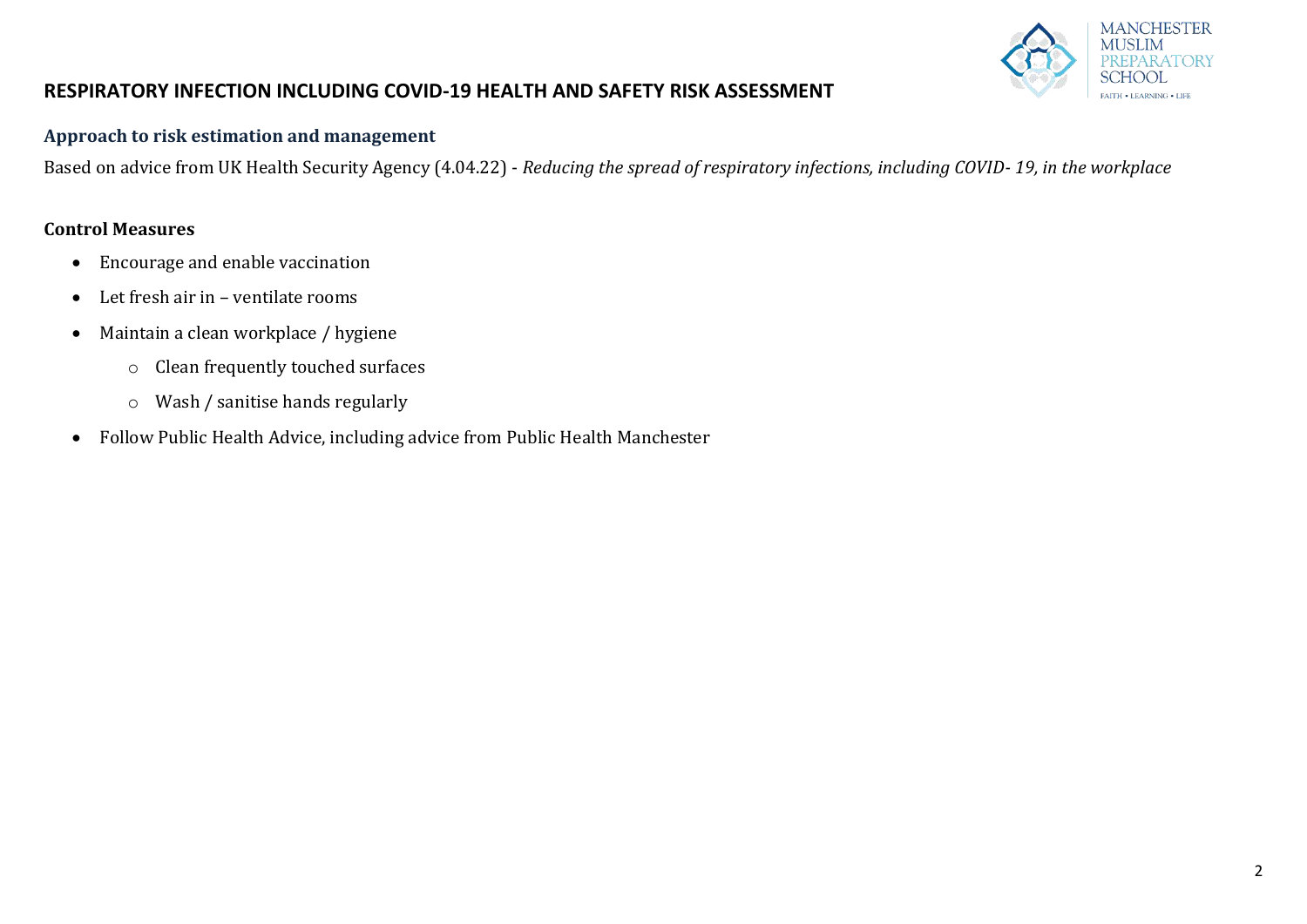

| <b>Ref</b> | <b>Control Measure</b>                                                                                                                   | <b>Yes</b> | <b>No</b> | N/A    | <b>Actions Taken Details/Further information</b>                    |  |  |
|------------|------------------------------------------------------------------------------------------------------------------------------------------|------------|-----------|--------|---------------------------------------------------------------------|--|--|
|            | <b>CONTACT WITH SOMEONE SUFFERING FROM CORONAVIRUS</b>                                                                                   |            |           |        |                                                                     |  |  |
| 01         | Adults with symptoms of a respiratory infection such as COVID-19 and<br>a high temperature are advised to stay at home and avoid contact | □          | $\Box$    | $\Box$ | Symptoms**<br>continuous cough, high temperature, loss of/change in |  |  |
|            | with other people until they no longer have a temperature or no                                                                          |            |           |        | normal sense of taste/smell, shortness of breath, unexplained       |  |  |
|            | longer feel unwell.                                                                                                                      |            |           |        | tiredness / lack of energy, muscle aches/pains, loss of             |  |  |
|            | Pregnant staff:                                                                                                                          |            |           |        | appetite, unusual / longer lasting headache, sore                   |  |  |
|            | Work place risk assessment in place and regularly reviewed.                                                                              |            |           |        | throat/stuffy or runny nose, diarrhoea, feeling- or being sick      |  |  |
|            | Pregnant staff issued with updated government guidance                                                                                   |            |           |        |                                                                     |  |  |
| 02         | Symptomatic person advised to avoid contact with anyone who is at                                                                        | □          | □         | $\Box$ | Person signposted to: HSA Guidance 12 <sup>th</sup> April 2022      |  |  |
|            | higher risk of becoming seriously unwell                                                                                                 |            |           |        |                                                                     |  |  |
| 03         | Children with symptoms (**01) of a respiratory infection such as                                                                         | □          | $\Box$    | $\Box$ | Children with mild symptoms such as runny nose, sore throat         |  |  |
|            | COVID-19 and a high temperature are advised to stay at home and                                                                          |            |           |        | or slight cough, who are otherwise well, can continue to            |  |  |
|            | avoid contact with other people until they no longer have a                                                                              |            |           |        | attend school.                                                      |  |  |
|            | temperature or no longer feel unwell.                                                                                                    |            |           |        |                                                                     |  |  |
| 04         | Adults who have a positive COVID-19 test result                                                                                          | □          | $\Box$    | $\Box$ | Workstation of positive case cleaned                                |  |  |
|            | Advised to stay at home for 5 days after the test and avoid<br>$\bullet$                                                                 |            |           |        | Person signposted to: HSA Guidance 12 <sup>th</sup> April 2022      |  |  |
|            | contact with other people                                                                                                                |            |           |        |                                                                     |  |  |
|            | If at the end of 5 days adult still has high temperature/feels<br>$\bullet$                                                              |            |           |        |                                                                     |  |  |
|            | unwell, should continue to remain at home                                                                                                |            |           |        |                                                                     |  |  |
|            | Advised to avoid contact with people at higher risk of becoming<br>$\bullet$                                                             |            |           |        |                                                                     |  |  |
| 05         | seriously unwell for 10 days<br>Adults who are a close contact of a COVID-19 positive case advised to:                                   | $\Box$     | $\Box$    | $\Box$ | If close contact develops symptoms, follow guidance for             |  |  |
|            | • Avoid contact with people at higher risk of serious illness                                                                            |            |           |        | people with symptoms                                                |  |  |
|            | Limit close contact outside household                                                                                                    |            |           |        |                                                                     |  |  |
|            |                                                                                                                                          |            |           |        | Person signposted to: HSA Guidance 12 <sup>th</sup> April 2022      |  |  |
|            | Wear well-fitting face covering with multiple layers or surgical face<br>$\bullet$<br>mask if close contact with other people is needed  |            |           |        |                                                                     |  |  |
|            | • Wash hands frequently                                                                                                                  |            |           |        |                                                                     |  |  |
|            | Ventilate rooms<br>$\bullet$                                                                                                             |            |           |        |                                                                     |  |  |
|            | • Clean frequently touched surfaces                                                                                                      |            |           |        |                                                                     |  |  |
|            | Children who are a close contact of a COVID-19 positive case can                                                                         |            |           |        |                                                                     |  |  |
|            | continue to attend school as normal                                                                                                      |            |           |        |                                                                     |  |  |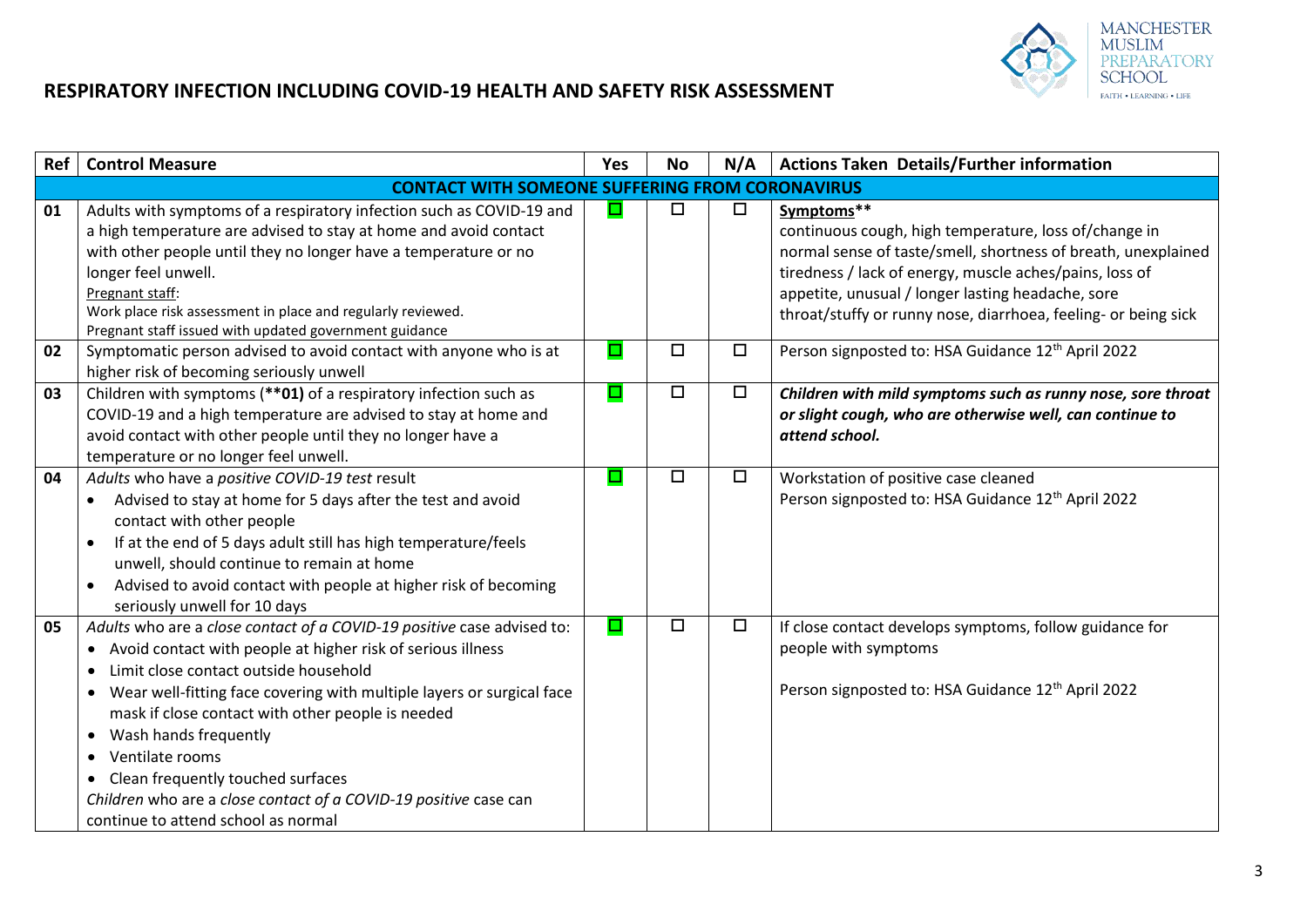

| Ref | <b>Control Measure</b>                                                                                                  | <b>Yes</b> | <b>No</b> | N/A                  | <b>Actions Taken Details/Further information</b>                                                         |  |  |  |
|-----|-------------------------------------------------------------------------------------------------------------------------|------------|-----------|----------------------|----------------------------------------------------------------------------------------------------------|--|--|--|
| 06  | Children who have a positive COVID-19 test result                                                                       | □          | $\Box$    | $\overline{\square}$ | It is not recommended that children are tested for COVID-19                                              |  |  |  |
|     | Advised to stay at home for 3 days after the test and avoid                                                             |            |           |                      | unless directed by a health professional.                                                                |  |  |  |
|     | contact with other people                                                                                               |            |           |                      |                                                                                                          |  |  |  |
|     | If at the end of 3 days they feel well and do not have a<br>$\bullet$                                                   |            |           |                      |                                                                                                          |  |  |  |
|     | temperature, risk of passing it on is much lower                                                                        |            |           |                      |                                                                                                          |  |  |  |
| 07  | The school has been informed that a pupil or staff member has tested                                                    | □          | $\Box$    | $\Box$               | The school will continue to assist Manchester authorities to                                             |  |  |  |
|     | positive for coronavirus and needs advice on next steps                                                                 |            |           |                      | identify potential outbreaks by completing the Manchester                                                |  |  |  |
|     |                                                                                                                         |            |           |                      | <b>Test and Trace online confirmed case reporting form.</b>                                              |  |  |  |
|     | SPREADING INFECTIONS DUE TO TOUCH, SNEEZES AND COUGHS                                                                   |            |           |                      |                                                                                                          |  |  |  |
| 08  | Everyone in school will continue to:                                                                                    | □          | □         | $\Box$               | Handwashing facilities are provided:                                                                     |  |  |  |
|     | Frequently wash their hands with soap and water for or use                                                              |            |           |                      | Sinks and soap in classrooms.                                                                            |  |  |  |
|     | alcohol-based hand sanitiser to cover all parts of their hands                                                          |            |           |                      | Sinks and soap in toilets.<br>$\bullet$                                                                  |  |  |  |
|     | Clean their hands after sneezing or coughing<br>$\bullet$                                                               |            |           |                      | Additional soap dispensers in wudhu area.<br>$\bullet$                                                   |  |  |  |
|     | Be encouraged not to touch their mouth, eyes and nose                                                                   |            |           |                      | Hand sanitiser in classroom without sink (Urdu/SEN                                                       |  |  |  |
|     | Use a tissue or elbow crook to cough or sneeze, and use bins for<br>tissue waste                                        |            |           |                      | room, IT room)                                                                                           |  |  |  |
|     | Pupils taught: 'Catch it, kill it, bin it' approach                                                                     |            |           |                      | Hand sanitiser at all entrance/exit doors<br>$\bullet$<br>Hand sanitisers in all classrooms<br>$\bullet$ |  |  |  |
|     | <b>SPREADING INFECTIONS THROUGH CONTACT WITH SURFACES</b>                                                               |            |           |                      |                                                                                                          |  |  |  |
| 09  |                                                                                                                         | ш          | $\Box$    | $\Box$               |                                                                                                          |  |  |  |
|     | Regular cleaning of frequently touched surfaces using standard<br>cleaning products (e.g. bleach, detergent) including: |            |           |                      | Caretaker regularly wipes frequent touch points.                                                         |  |  |  |
|     | <b>Bannisters</b>                                                                                                       |            |           |                      |                                                                                                          |  |  |  |
|     | Bathroom facilities (including taps and flush buttons)                                                                  |            |           |                      | Vinyl prayer mats in use                                                                                 |  |  |  |
| 10  | Areas of the school that are used by pupils will be cleaned thoroughly                                                  | О          | $\Box$    | $\Box$               |                                                                                                          |  |  |  |
|     | at the end of the day:                                                                                                  |            |           |                      |                                                                                                          |  |  |  |
|     | Classrooms                                                                                                              |            |           |                      |                                                                                                          |  |  |  |
|     | Toilets                                                                                                                 |            |           |                      |                                                                                                          |  |  |  |
|     | Hall                                                                                                                    |            |           |                      |                                                                                                          |  |  |  |
|     | Staircases, bannisters                                                                                                  |            |           |                      |                                                                                                          |  |  |  |
|     | SPREADING INFECTIONS DUE TO THE SCHOOL ENVIRONMENT                                                                      |            |           |                      |                                                                                                          |  |  |  |
| 11  | Areas in use will be well-ventilated by opening windows.                                                                |            | $\Box$    | $\Box$               |                                                                                                          |  |  |  |
| 12  | Doors will be propped open, when fire safety and safeguarding                                                           | O          | $\Box$    | $\Box$               |                                                                                                          |  |  |  |
|     | wouldn't be compromised                                                                                                 |            |           |                      |                                                                                                          |  |  |  |